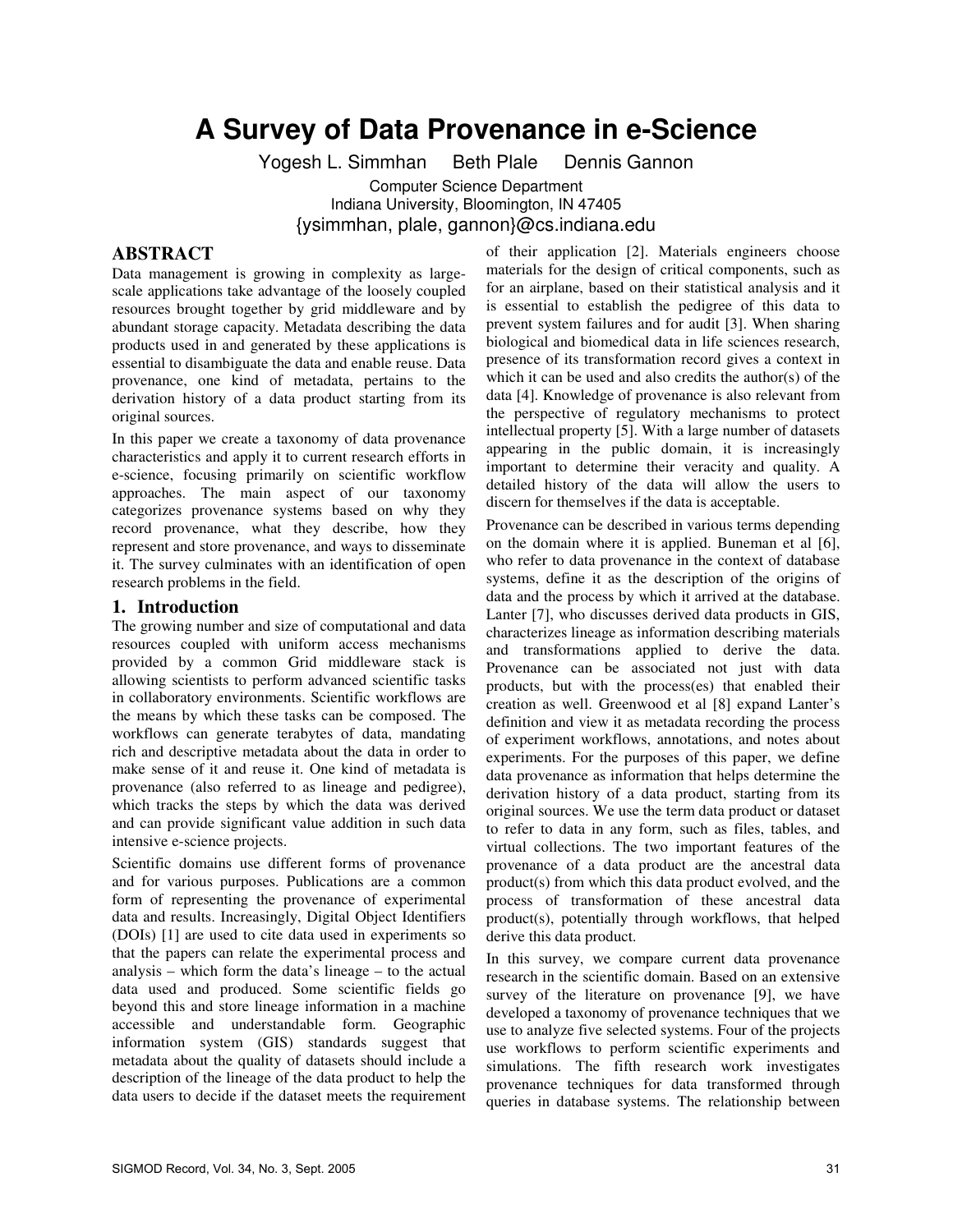workflows and database queries with respect to lineage is evident<sup>1</sup>. Research on tracking the lineage of database queries and on managing provenance in workflow systems share a symbiotic relationship, and the possibility of developing cross-cutting techniques is something we expose in this study. We conclude this survey with an identification of open research problems. The complete version of this survey [9] reviews an additional four systems and also investigates the use of provenance in the business domain.

While data provenance has gained increasing interest recently due to unique desiderata introduced by distributed data in Grids, few sources are available in the literature that compare across approaches. Bose et al [10] survey lineage retrieval systems, workflow systems, and collaborative environments, with the goal of proposing a meta-model for a systems architecture for lineage retrieval. Our taxonomy based on usage, subject, representation, storage, and dissemination more fully captures the unique characteristics of these provenance systems. Miles et al [11] study use cases for recording provenance in e-science experiments for the purposes of defining the technical requirements for a provenance architecture. We prescribe no particular model but instead discuss extant models for lineage management that can guide future provenance management systems.

## **2. Taxonomy of Provenance Techniques**

Different approaches have been taken to support data provenance requirements for individual domains. In this section, we present a taxonomy of these techniques from a conceptual level with brief discussions on their pros and cons. A summary of the taxonomy is given in **Figure 1**. Each of the five main headings is discussed in turn.

## **2.1 Application of Provenance**

Provenance systems can support a number of uses [12, 13]. Goble [14] summarizes several applications of provenance information as follows:

- *Data Quality*: Lineage can be used to estimate data quality and data reliability based on the source data and transformations [4]. It can also provide proof statements on data derivation [15].
- *Audit Trail*: Provenance can be used to trace the audit trail of data [11], determine resource usage [8], and detect errors in data generation [16].
- *Replication Recipes*: Detailed provenance information can allow repetition of data derivation, help maintain its currency [11], and be a recipe for replication [17].
- *Attribution*: Pedigree can establish the copyright and ownership of data, enable its citation [4], and determine liability in case of erroneous data.

 *Informational*: A generic use of lineage is to query based on lineage metadata for data discovery. It can also be browsed to provide a context to interpret data.

## **2.2 Subject of Provenance**

Provenance information can be collected about different resources in the data processing system and at multiple levels of detail. The provenance techniques we surveyed focus on data, but this data lineage can either be available explicitly or deduced indirectly. In an explicit model, which we term a *data-oriented* model, lineage metadata is specifically gathered about the data product. One can delineate the provenance metadata about the data product from metadata concerning other resources. This contrasts to a *process-oriented*, or indirect, model where the deriving processes are the primary entities for which provenance is collected, and the data provenance is determined by inspecting the input and output data products of these processes [18].

The usefulness of provenance in a certain domain is linked to the *granularity* at which it is collected. The requirements range from provenance on attributes and tuples in a database [19] to provenance for collections of files, say, generated by an ensemble experiment run [20]. Increasing use of abstract datasets [17, 18] that refer to data at any granularity or format allows a flexible approach. The cost of collecting and storing provenance can be inversely proportional to its granularity.

# **2.3 Representation of Provenance**

Different techniques can be used to represent provenance information, some of which depend on the underlying data processing system. The manner in which provenance is represented has implications on the cost of recording it and the richness of its usage. The two major approaches to representing provenance information use either annotations or inversion. In the former, metadata comprising of the derivation history of a data product is collected as *annotations* and descriptions about source data and processes. This is an *eager* form [21] of representation in that provenance is pre-computed and readily usable as metadata. Alternatively, the *inversion* method uses the property by which some derivations can be inverted to find the input data supplied to them to derive the output data. Examples include queries and user-defined functions in databases that can be inverted automatically or by explicit functions [19, 22, 23]. In this case, information about the queries and the output data may suffice to identify the source data.

While the inversion method has the advantage of being more compact than the annotation approach, the information it provides is sparse and limited to the derivation history of the data. Annotations, on the other hand, can be richer and, in addition to the derivation history, often include the parameters passed to the derivation processes, the versions of the workflows that

<sup>&</sup>lt;sup>1</sup> Workflows form a graph of processes that transform data products. Database queries can form a graph of operations that operate on tables.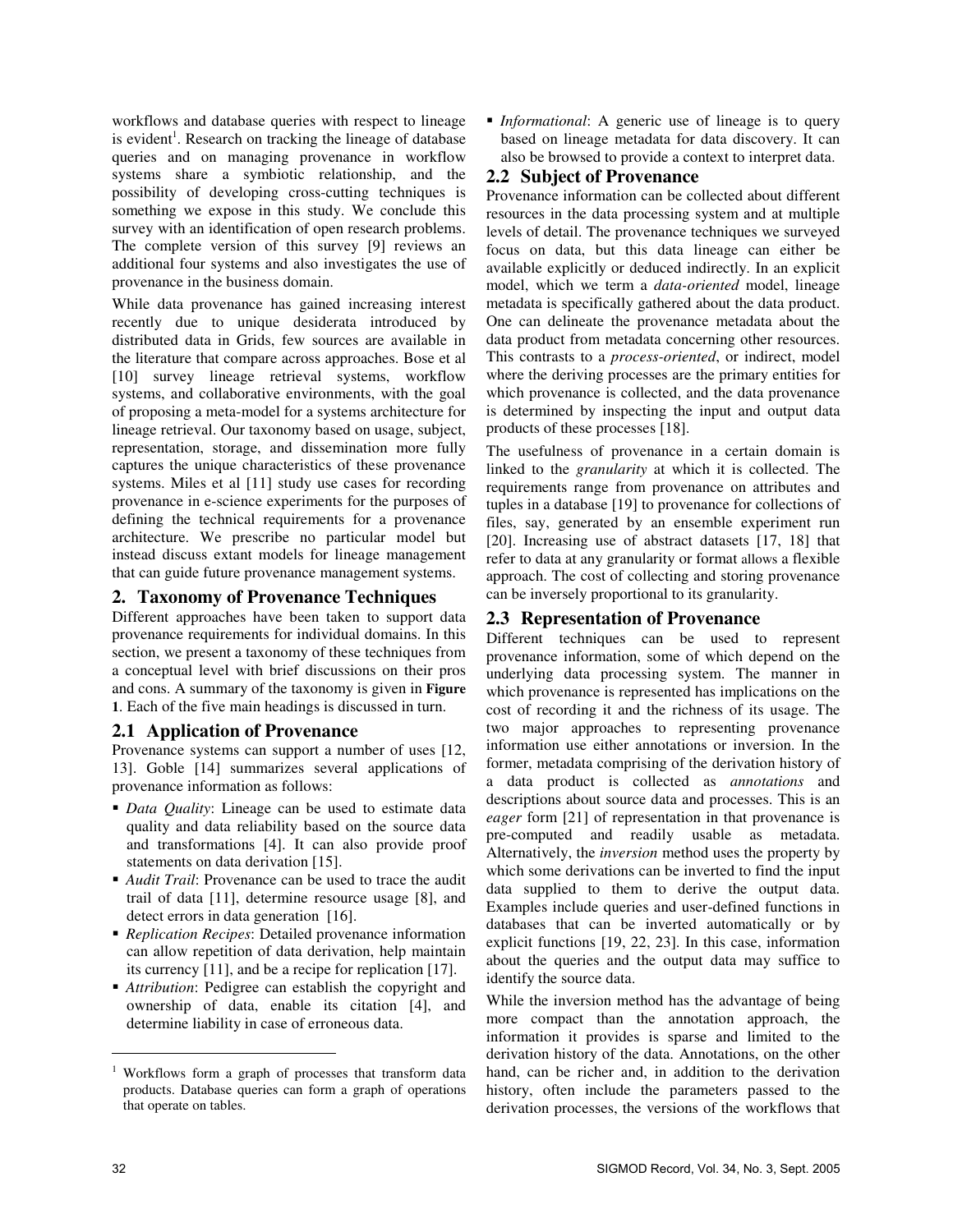

**Figure 1 Taxonomy of Provenance**

will enable reproduction of the data, or even related publication references [24].

There is no metadata standard for lineage representation across disciplines, and due to their diverse needs, it is a challenge for a suitable one to evolve [25]. Many current provenance systems that use annotations have adopted XML for representing the lineage information [11, 18, 25, 26]. Some also capture semantic information within provenance using domain ontologies in languages like RDF and OWL [18, 25]. Ontologies precisely express the concepts and relationships used in the provenance and provide good contextual information.

#### **2.4 Provenance Storage**

Provenance information can grow to be larger than the data it describes if the data is fine-grained and provenance information rich. So the manner in which the provenance metadata is stored is important to its *scalability*. The inversion method discussed in section 2.3 is arguably more scalable than using annotations [19]. However, one can reduce storage needs in the annotation method by recording just the immediately preceding transformation step that creates the data and recursively inspecting the provenance information of those ancestors for the complete derivation history.

Provenance can be tightly coupled to the data it describes and located in the same data storage system or even be embedded within the data file, as done in the headers of NASA Flexible Image Transport System files. Such approaches can ease maintaining the integrity of provenance, but make it harder to publish and search just the provenance. Provenance can also be stored with other metadata or simply by itself [26]. In maintaining provenance, we should consider if it is immutable, or if it can be updated to reflect the current state of its predecessors, or whether it should be versioned [14]. The provenance collection mechanism and its storage repository also determine the trust one places in the provenance and if any mediation service is needed [11].

Management of provenance incurs *costs* for its collection and for its storage. Less frequently used provenance information can be archived to reduce storage overhead or a demand-supply model based on usefulness can retain provenance for those frequently used. If provenance depends on users manually adding annotations instead of automatically collecting it, the burden on the user may prevent complete provenance from being recorded and available in a machine accessible form that has semantic value [18].

## **2.5 Provenance Dissemination**

In order to use provenance, a system should allow rich and diverse means to access it. A common way of disseminating provenance data is through a derivation graph that users can browse and inspect [16, 18, 25, 26]. Users can also search for datasets based on their provenance metadata, such as to locate all datasets generated by a executing a certain workflow. If semantic provenance information is available, these query results can automatically feed input datasets for a workflow at runtime [25]. The derivation history of datasets can be used to replicate data at another site, or update it if a dataset is stale due to changes made to its ancestors [27]. Provenance retrieval APIs can additionally allow users to implement their own mechanism of usage.

## **3. Survey of Data Provenance Techniques**

In our full survey of data provenance [9], we discuss nine major works that, taken together, provide a comprehensive overview of research in this field. In this paper, five works have been selected for discussion. A summary of their characteristics, as defined by the taxonomy, can be found in **Table 1**.

## **3.1 Chimera**

Chimera [27] manages the derivation and analysis of data objects in collaboratory environments and collects provenance in the form of data derivation steps for datasets [17]. Provenance is used for on-demand regeneration of derived data ("virtual data"), comparison of data, and auditing data derivations.

Chimera uses a process oriented model to record provenance. Users construct workflows (called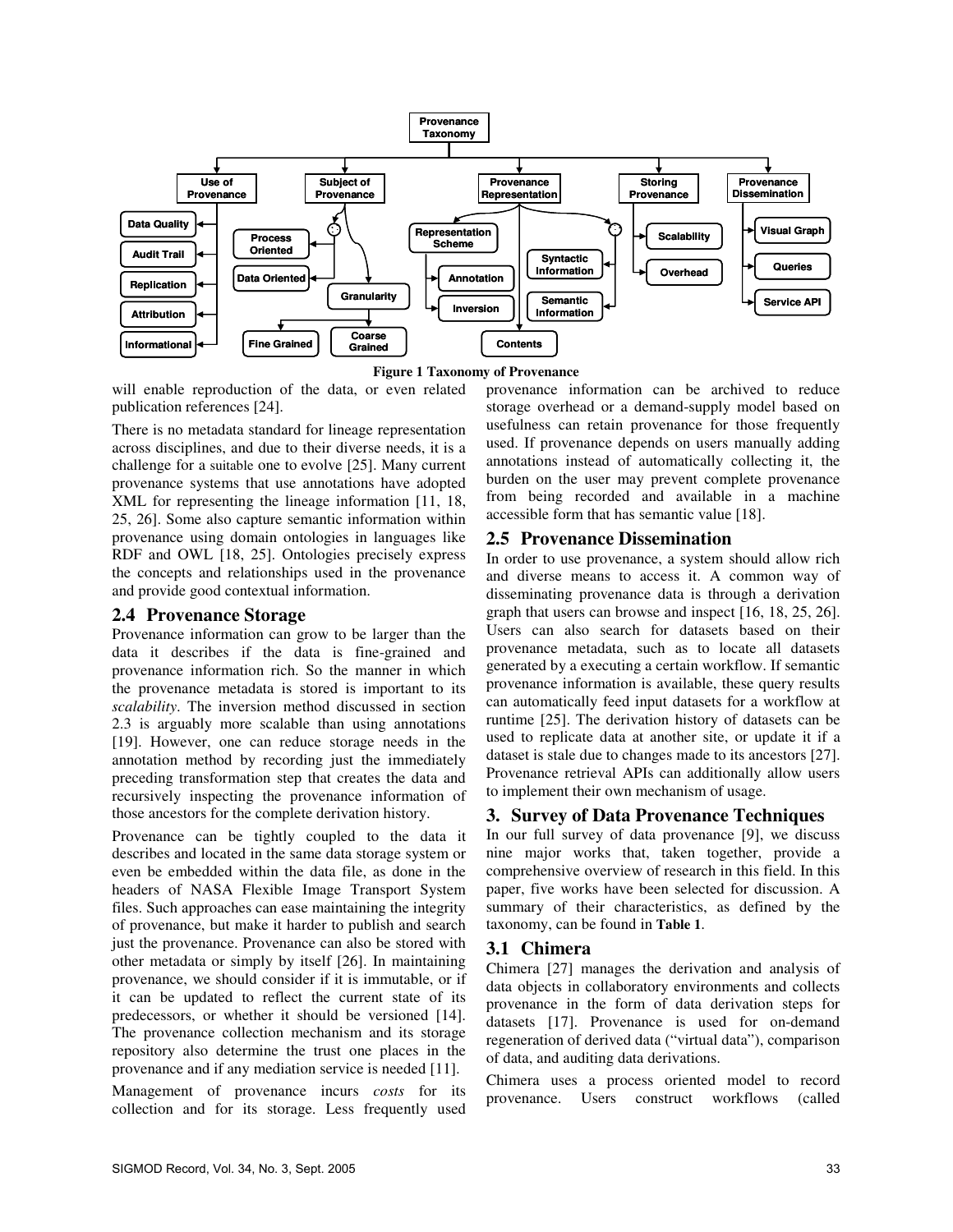*derivation graphs* or DAGs) using a Virtual Data Language (VDL)  $[17, 27]$ . The VDL conforms to a schema that represents data products as abstract typed *datasets* and their materialized *replicas*. *Datasets* can be files, tables, and objects of varying granularity, though the prototype supports only files. Computational process templates, called *transformations*, are scripts in the file system and, in future, web services [17]. The parameterized instance of the transformations, called *derivations*, can be connected to form workflows that consume and produce replicas. Upon execution, workflows automatically create *invocation* objects for each derivation in the workflow, annotated with runtime information of the process. Invocation objects are the glue that link input and output data products, and they constitute an annotation scheme for representing the provenance. Semantic information on the dataset derivation is not collected.

The lineage in Chimera is represented in VDL that maps to SQL queries in a relational database, accessed through a virtual data catalog (VDC) service [27]. Metadata can be stored in a single VDC, or distributed over multiple VDC repositories with inter-catalog references to data and processes, to enable scaling. Lineage information can be retrieved from the VDC using queries written in VDL that can, for example, recursively search for derivations that generated a particular dataset. A virtual data browser that uses the VDL queries to interactively access the catalog is proposed [27]. A novel use of provenance in Chimera is to plan and estimate the cost of regenerating datasets. When a dataset has been previously created and it needs to be regenerated (e.g. to create a new replica), its provenance guides the workflow planner in selecting an optimal plan for resource allocation [17, 27].

## **3.2 myGrid**

myGrid provides middleware in support of *in silico* (computational laboratory) experiments in biology, modeled as workflows in a Grid environment [18]. myGrid services include resource discovery, workflow enactment, and metadata and provenance management, which enable integration and present a semantically enhanced information model for bio-informatics.

myGrid is service-oriented and executes workflows written in *XScufl* language using the *Taverna* engine [18]. A provenance log of the workflow enactment contains the services invoked, their parameters, the start and end times, the data products used and derived, and ontology descriptions, and it is automatically recorded when the workflow executes. This process-oriented workflow derivation log is inverted to infer the provenance for the intermediate and final data products. Users need to annotate workflows and services with semantic descriptions to enable this inference and have the semantic metadata carried over to the data products. In addition to contextual and organizational metadata such as owner, project, and experiment hypothesis, ontological terms can also be provided to describe the data and the experiment [8]. XML, HTML, and RDF are used to represent syntactic and semantic provenance metadata using the annotation scheme [14]. The granularity at which provenance can be stored is flexible and is any resource identifiable by an LSID [18].

The myGrid Information Repository (mIR) data service is a central repository built over a relational database to store metadata about experimental components [18]. A number of ways are available for knowledge discovery using provenance. For instance, the semantic provenance information available as RDF can be viewed as a labeled graph using the Haystack semantic web browser [18]. COHSE (Conceptual Open Hypermedia Services Environment), a semantic hyperlink utility, is another tool used to build a semantic web of provenance. Here, semantically annotated provenance logs are interlinked using an ontology reasoning service and displayed as a hyperlinked web page. Provenance information generated during the execution of a workflow can also trigger the rerun of another workflow whose input data parameters it may have updated.

# **3.3 CMCS**

The CMCS project is an informatics toolkit for collaboration and metadata-based data management for multi-scale science [24, 25]. CMCS manages heterogeneous data flows and metadata across multidisciplinary sciences such as combustion research, supplemented by provenance metadata for establishing the pedigree of data. CMCS uses the Scientific Annotation Middleware (SAM) repository for storing URL referenceable files and collections [25].

CMCS uses an annotation scheme to associate XML metadata properties with the files in SAM and manages them through a Distributed Authoring and Versioning (WebDAV) interface. Files form the level of granularity and all resources such as data objects, processes, web services, and bibliographic records are modeled as files. Dublin Core (DC) verbs like *Has Reference*, *Issued*, and *Is Version Of* are used as XML properties for data files and semantically relate them to their deriving processes through XLink references in SAM [24]. DC elements like *Title* and *Creator*, and user-defined metadata can provide additional context information. Heterogeneous metadata schemas are supported by mapping them to standard DC metadata terms using XSLT translators. Direct association of provenance metadata with the data object makes this a data-oriented model.

There is no facility for automated collection of lineage from a workflow's execution. Data files and their metadata are populated by DAV-aware applications in workflows or manually entered by scientists through a portal interface [25]. Provenance metadata properties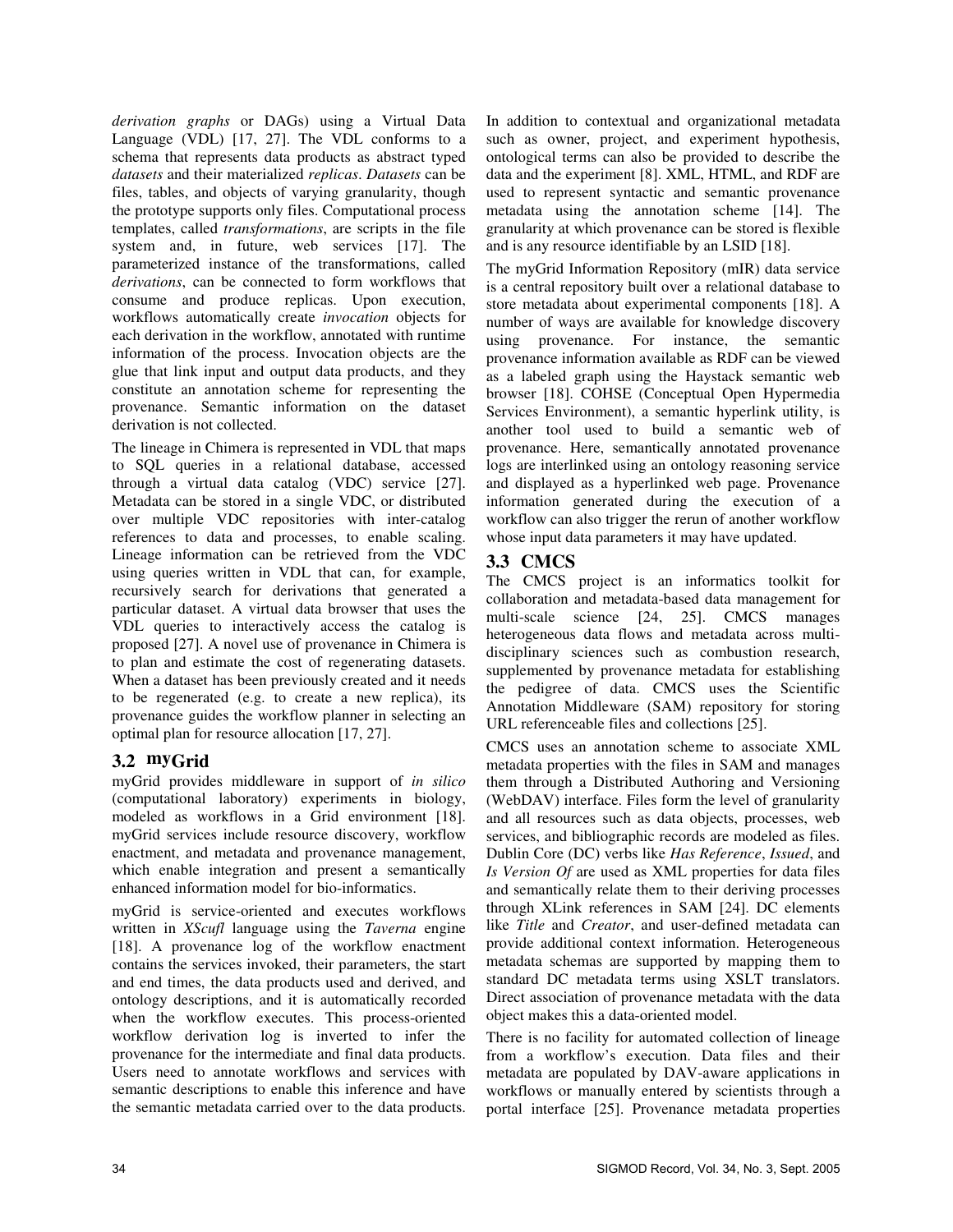|                                              | <b>Chimera</b>                                            | myGRID                                                          | <b>CMCS</b>                                       | <b>ESSW</b>                                | Trio                                          |
|----------------------------------------------|-----------------------------------------------------------|-----------------------------------------------------------------|---------------------------------------------------|--------------------------------------------|-----------------------------------------------|
| <b>Applied</b><br>Domain                     | Physics,<br>Astronomy                                     | <b>Biology</b>                                                  | <b>Chemical Sciences</b>                          | <b>Earth Sciences</b>                      | None                                          |
| <b>Workflow Type</b>                         | <b>Script Based</b>                                       | Service Oriented                                                | Service Oriented                                  | Script Based                               | Database Query                                |
| <b>Use of Provenance</b>                     | Informational; Audit;<br>Data Replication                 | Context Information:<br>Re-enactment                            | Informational:<br>update data                     | Informational                              | Informational; up<br>date propagation         |
| <b>Subject</b>                               | Process                                                   | Process                                                         | Data                                              | <b>B</b> oth                               | Data                                          |
| <b>Granularity</b>                           | Abstract datasets<br>(Presently files)                    | Abstract resources<br>having LSID                               | Files                                             | Files                                      | Tuples in<br>Database                         |
| <b>Representation</b><br><b>Scheme</b>       | Virtual Data Language<br>Annotations                      | <b>XML/RDF</b><br>Annotations                                   | DublinCore XML<br>Annotations                     | <b>XML/RDF</b><br>Annotations              | Query<br>Inversion                            |
| <b>Semantic Info.</b>                        | No                                                        | Yes                                                             | Yes                                               | Proposed                                   | N <sub>0</sub>                                |
| <b>Storage Repository/</b><br><b>Backend</b> | Virtual Data Catalog/<br><b>Relational DB</b>             | mIR repository/<br><b>Relational DB</b>                         | SAM over DAV/<br><b>Relational DB</b>             | Lineage Server/<br><b>Relational DB</b>    | <b>Relational DB</b>                          |
| <b>User Overhead</b>                         | User defines<br>derivations;<br><b>Automated WF trace</b> | User defines Service<br>semantics; Automated<br><b>WF</b> Trace | Manual: Apps use<br>DAV APIs; Users<br>use portal | Use Libraries to<br>generate<br>provenance | Inverse queries<br>automatically<br>generated |
| <b>Scalability</b><br><b>Addressed</b>       | Yes                                                       | N <sub>0</sub>                                                  | N <sub>o</sub>                                    | Proposed                                   | N <sub>o</sub>                                |
| <b>Dissemination</b>                         | Queries                                                   | Semantic browser;<br>Lineage graph                              | Browser; Queries;<br><b>GXL/RDF</b>               | <b>Browser</b>                             | SQL/TriQL<br><b>Oueries</b>                   |

**Table 1 Summary of characteristics of surveyed data provenance techniques**

can be queried from SAM using generic WebDAV clients. Special portlets allow users to traverse the provenance metadata for a resource as a web page with hyperlinks to related data, or as a labeled graph represented in the Graphics eXchange Language (GXL). The provenance information can also be exported to RDF that semantic agents can use to infer relationships between resources. Provenance metadata that indicate data modification can generate notifications that trigger workflow execution to update dependent data products.

## **3.4 ESSW**

The Earth System Science Workbench (ESSW) [28] is a metadata management and data storage system for earth science researchers. Lineage is a key facet of the metadata created in the workbench, and is used for detecting errors in derived data products and in determining the quality of datasets.

ESSW uses a scripting model for data processing i.e. all data manipulation is done through scripts that wrap existing scientific applications [26]. The sequence of invocation of these scripts by a master workflow script forms a DAG. Data products at the granularity of files are consumed and produced by the scripts, with each data product and script having a uniquely labeled metadata object. As the workflow script invokes individual scripts, these scripts, as part of their execution, compose XML metadata for themselves and the data products they generate. The workflow script links the data flow between successive scripts using their metadata ids to form the lineage trace for all data products, represented as annotations. By chaining the scripts and the data using parent-child links, ESSW is balanced between data and process oriented lineage.

ESSW puts the onus on the script writer to record the metadata and lineage using templates and libraries that are provided. The libraries store metadata objects as files in a web accessible location and the lineage separately in a relational database [26]. Scalability is not currently addressed though it is proposed to federate lineage across organizations. The metadata and lineage information can be navigated as a workflow DAG through a web browser that uses PHP scripts to access the lineage database [28]. Future work includes encoding lineage information semantically as RDF triples to help answer richer queries [26].

## **3.5 Trio**

Cui and Widom [22, 29] trace lineage information for view data in data warehouses. The Trio project [23] leverages some of this work in a proposed database system which has data accuracy and data lineage as inherent components. While data warehouse mining and updation motivates lineage tracking in this project, any e-science system that uses database queries and functions to model workflows and data transformations can apply such techniques.

A database view can be modeled as a query tree that is evaluated bottom-up, starting with leaf operators having tables as inputs and successive parent operators taking as input the result of a child operator [22]. For ASPJ (Aggregate-Select-Project-Join operator) views, it is possible to create an inverse query of the view query that operates on the materialized view, and recursively moves down the query tree to identity the source tables in the leaves that form the view data's lineage [22].

Trio [23] uses this inversion model to automatically determine the source data for tuples created by view